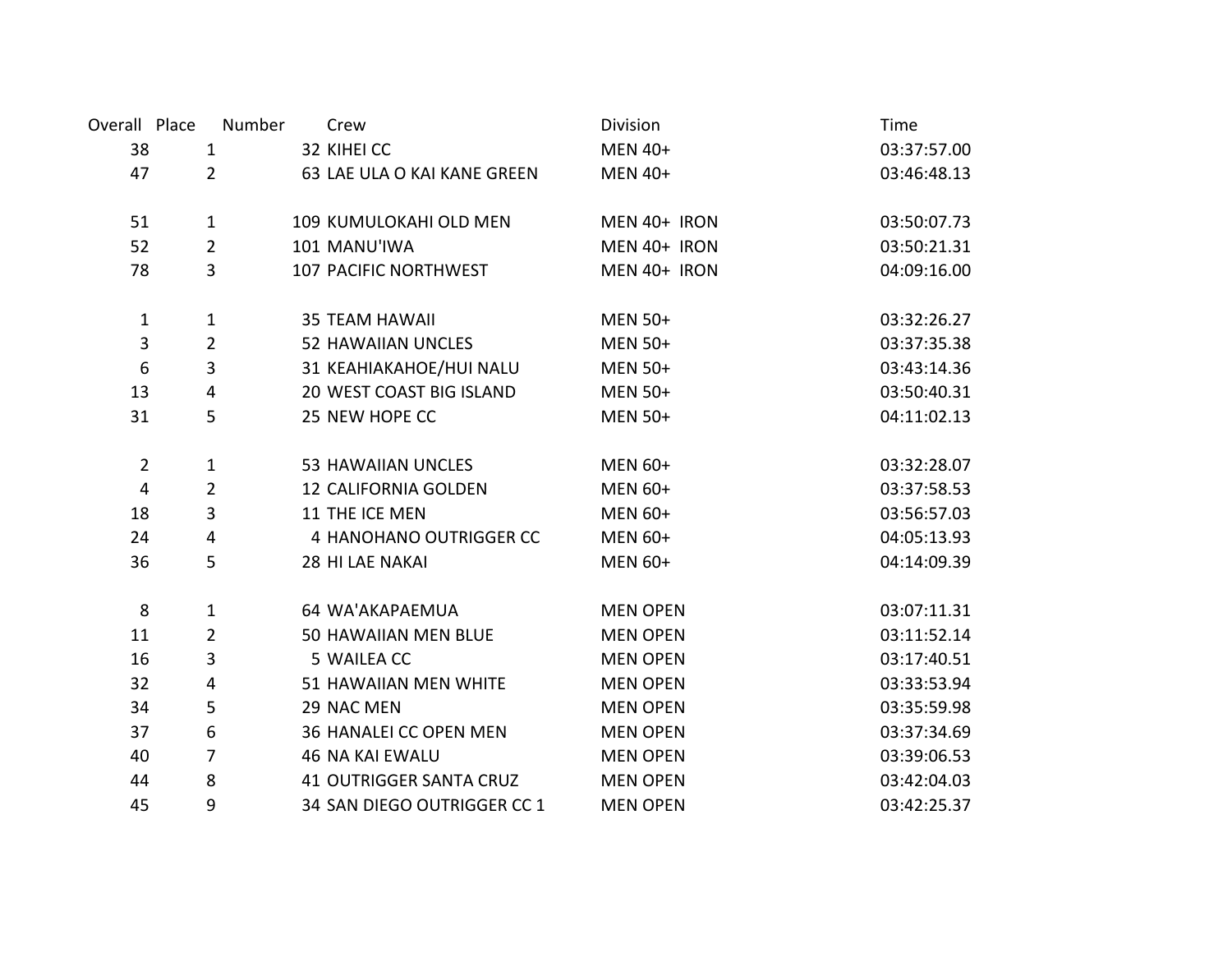| 46             | 10             | 21 KAHANA CC - MEN           | <b>MEN OPEN</b>           | 03:46:32.93 |
|----------------|----------------|------------------------------|---------------------------|-------------|
| 49             | 11             | <b>39 WAIKIKI YATCH CLUB</b> | <b>MEN OPEN</b>           | 03:47:34.59 |
| 50             | 12             | <b>13 NAPILI CANOE CLUB</b>  | <b>MEN OPEN</b>           | 03:49:13.53 |
| 59             | 13             | 62 LAE ULA O KAI KANE YELLOW | <b>MEN OPEN</b>           | 03:56:01.64 |
| 65             | 14             | 44 KAMEHAMEHA CC (Hilo)      | <b>MEN OPEN</b>           | 03:58:23.27 |
| 76             | 15             | 33 SAN DIEGO OUTRIGGER CC 2  | <b>MEN OPEN</b>           | 04:07:36.00 |
| 81             | 16             | 7 KAMAHA'O                   | <b>MEN OPEN</b>           | 04:11:20.00 |
| 82             | 17             | 47 KUMULOKAHI BAD NEWS ELKS  | <b>MEN OPEN</b>           | 04:12:10.00 |
| 22             | 6              | 106 HANALEI IRON MEN         | <b>MEN OPEN IRON</b>      | 03:24:23.50 |
| 85             | $\overline{7}$ | 102 WEST COAST BEACH BOYS    | <b>MEN OPEN IRON</b>      | 04:26:10.00 |
| 10             | $\mathbf{1}$   | 208 LAE ULA O KAI KANE RED   | <b>MEN OPEN UNLIMITED</b> | 03:09:30.68 |
| 5              | $\mathbf{1}$   | 210 OUTRIGGER CC 1           | MEN OPEN UNLIMITED IRON   | 03:01:55.08 |
| $\overline{7}$ | $\overline{2}$ | 205 KAILUA/PAHOEHOE          | MEN OPEN UNLIMITED IRON   | 03:06:57.88 |
| 9              | 3              | 212 HUI O MANA KA PU'UWAI 1  | MEN OPEN UNLIMITED IRON   | 03:09:05.42 |
| 12             | 4              | 204 KAILUA/O AHI KAI ENA     | MEN OPEN UNLIMITED IRON   | 03:12:16.43 |
| 15             | 5              | 105 NAMOLOKAMA - IRON        | MEN OPEN UNLIMITED IRON   | 03:17:21.64 |
| 17             | 5              | 202 CASCADIA                 | MEN OPEN UNLIMITED IRON   | 03:18:04.78 |
| 19             | 6              | <b>200 PUNA</b>              | MEN OPEN UNLIMITED IRON   | 03:19:05.20 |
| 20             | $\overline{7}$ | 211 OUTRIGGER CC 2           | MEN OPEN UNLIMITED IRON   | 03:20:27.90 |
| 21             | 8              | 206 KAILUA/KAWAINUI          | MEN OPEN UNLIMITED IRON   | 03:24:08.76 |
| 23             | 9              | 213 HUI O MANA KA PU'UWAI 2  | MEN OPEN UNLIMITED IRON   | 03:26:26.77 |
| 30             | 10             | 203 KAMEHAMEHA CC (Hilo)     | MEN OPEN UNLIMITED IRON   | 03:32:46.90 |
| 53             | $\mathbf{1}$   | 42 KAMAMALAHOE/NORTHSHORE    | MIXED $40+$               | 04:05:36.68 |
| 56             | $\overline{2}$ | 58 HANALEI CC 40 MIXED       | MIXED 40+                 | 04:08:47.34 |
| 68             | 3              | 1 TEAM GILBERT               | MIXED 40+                 | 04:15:21.03 |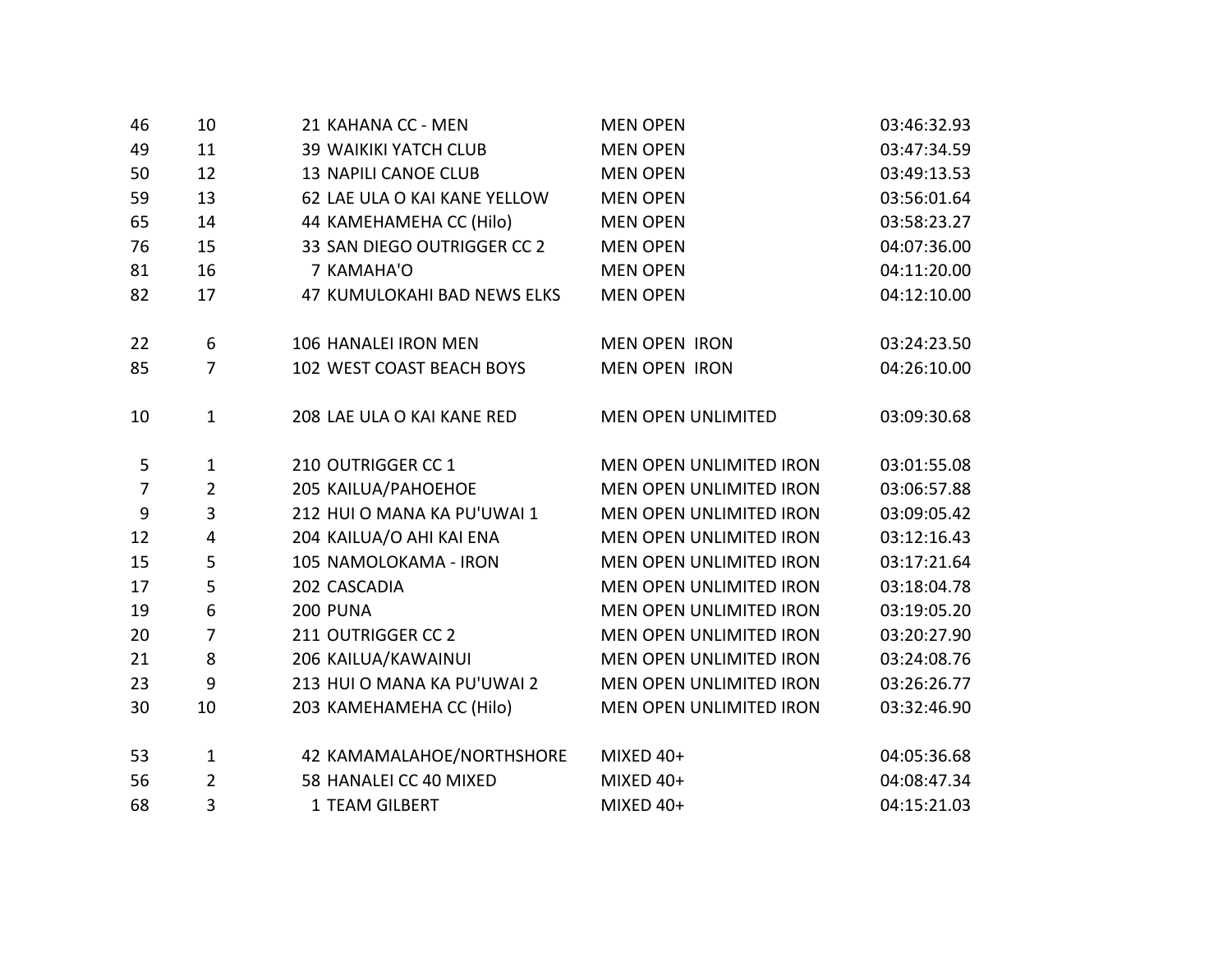| 87 | 4              | 14 KAMAMALAHOE                  | MIXED 40+            | 04:50:30.00 |
|----|----------------|---------------------------------|----------------------|-------------|
| 35 | $\mathbf{1}$   | <b>66 KAWAIHOA MASTERS</b>      | MIXED 40+ UNLIMITED  | 03:51:08.70 |
| 25 | 1              | <b>37 TEAM ONAMISH</b>          | <b>MIXED OPEN</b>    | 03:43:19.30 |
| 60 | $\overline{2}$ | 17 OCEANSIDE OUTRIGGER          | <b>MIXED OPEN</b>    | 04:11:16.24 |
| 63 | 3              | 23 EH KA MO'I HE'E NALU KAKOU   | <b>MIXED OPEN</b>    | 04:13:01.86 |
| 69 | 4              | <b>55 NORTHSHORE RENEGADES</b>  | <b>MIXED OPEN</b>    | 04:16:42.11 |
| 73 | 5              | 27 NEW HOPE CC                  | <b>MIXED OPEN</b>    | 04:19:46.00 |
| 14 | $\mathbf{1}$   | 201 PUNA MIXED                  | MIXED OPEN UNLIMITED | 03:27:50.33 |
| 26 | $\overline{2}$ | <b>207 TEAM HULAKAI</b>         | MIXED OPEN UNLIMITED | 03:45:06.65 |
| 27 | $\mathbf{1}$   | 9 HUI NALU REVOLUSUN            | WOMEN 40+            | 03:45:13.76 |
| 28 | $\overline{2}$ | 56 KAILUA 40                    | WOMEN 40+            | 03:45:14.79 |
| 55 | 3              | 2 OCEAN OF HOPE                 | WOMEN 40+            | 04:06:36.55 |
| 72 | 4              | <b>8 KEAUHOU CANOE CLUB</b>     | WOMEN 40+            | 04:18:32.00 |
| 75 | 5              | 61 LAE ULA O KAI GREEN          | WOMEN 40+            | 04:22:27.00 |
| 29 | 1              | 54 KAILUA 50                    | WOMEN 50+            | 04:10:01.67 |
| 42 | $\overline{2}$ | 57 WA'AKAPAEMUA                 | WOMEN 50+            | 04:17:57.56 |
| 61 | 3              | <b>6 KAMAMALAHOE</b>            | WOMEN 50+            | 04:34:59.27 |
| 64 | 4              | 26 NEW HOPE CC                  | WOMEN 50+            | 04:36:03.54 |
| 66 | 5              | <b>45 ANUENUE</b>               | WOMEN 50+            | 04:37:22.78 |
| 77 | 6              | <b>10 HAWAIIAN AUNTIES</b>      | WOMEN 50+            | 04:45:52.00 |
| 33 | $\mathbf{1}$   | <b>18 KAI OPUA BLUE</b>         | <b>WOMEN OPEN</b>    | 03:49:15.64 |
| 39 | $\overline{2}$ | <b>48 HAWAIIAN WAHINE WHITE</b> | <b>WOMEN OPEN</b>    | 03:53:50.24 |
| 41 | 3              | 60 LAE ULA O KAI RED            | <b>WOMEN OPEN</b>    | 03:54:12.66 |